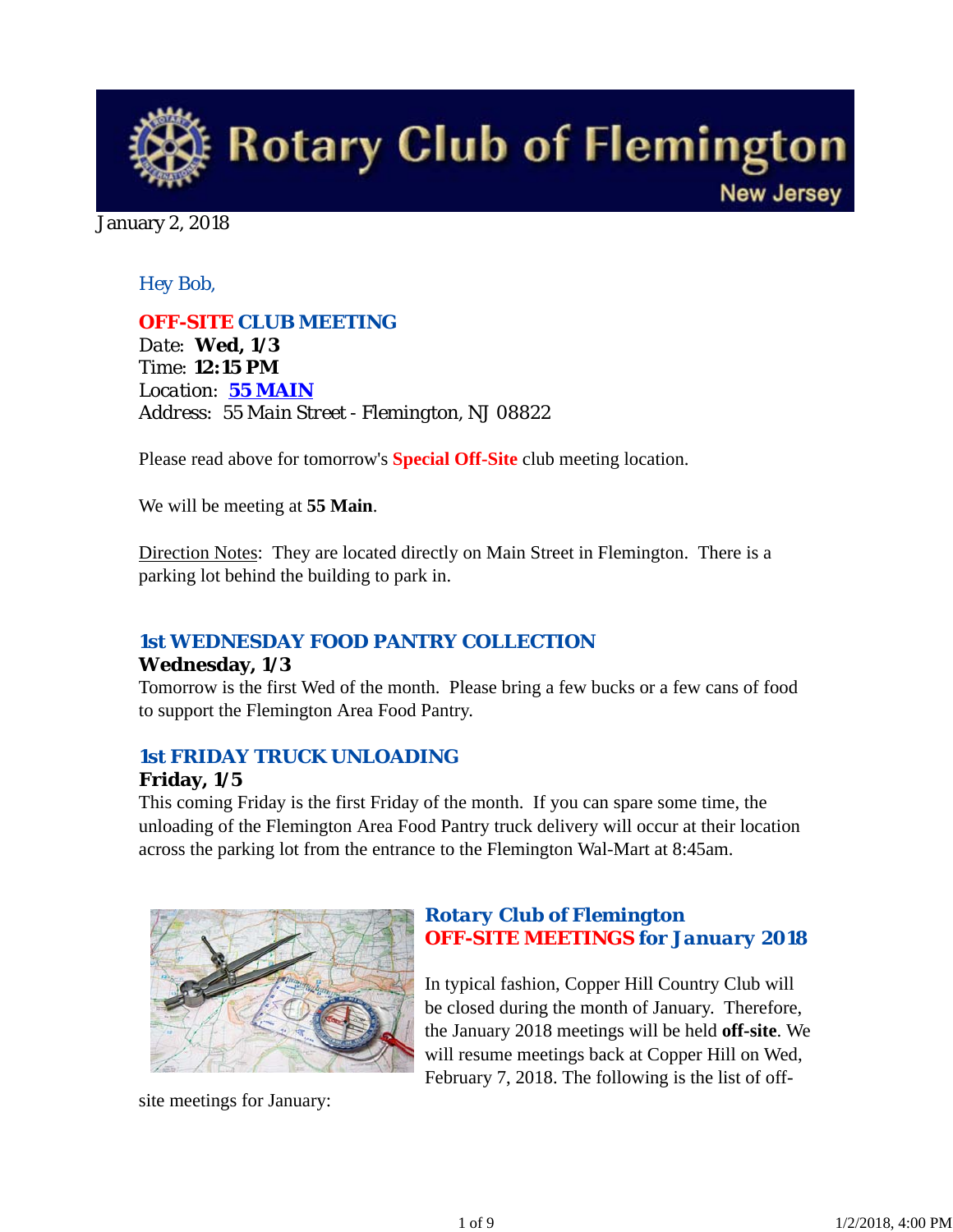Wed, 1/03: **OFFSITE** Meeting at **55 Main**. Wed, 1/10: **OFFSITE** Meeting at **Dockside Market & Grill** Wed, 1/17: **OFFSITE** Meeting at the **Hunterdon Medical Center** Wed, 1/24: **OFFSITE** Evening Meeting at **Jake's Restaurant** (**5-7pm**). Nibbles & Noshes in the upper bar. *Note that this is an evening meeting*. Wed, 1/31: **OFFSITE** Meeting at the **Hunterdon County Polytech Career Cafe**

### *RIDES for JOHN ZULLO*

### **From Sandy Clark Updated 1/2/2018**

Following is an updated schedule for driving John Zullo to Wednesday Rotary meetings during the next several weeks. This will be revised as necessary in each weekly E-Monger. Scheduled drivers should contact Sandy Clark at least 24 hours before the Wednesday meeting if they are unable to drive. At the same time, John will call the scheduled driver at least a day in advance if he does not plan to attend the meeting.

### **Schedule of Drivers for John Zullo**:

- Jan. 03 Harry Mazujian
- Jan. 10 Sandy Clark
- Jan. 17 Ken Skowronek
- Jan. 24 Dick Stothoff
- Jan. 31 Terry Martin
- Feb. 07 Harry Mazujian
- Feb. 14 Sandy Clark

# *Market Pizza and Hunters Helping the Hungry Team Up Again* **January 12-14 (Friday to Sunday)**

Local venison is not something typically available at area restaurants, however on January 12-14th it will be featured at Market Pizza in the Stockton Market. The special food event is a part of a fundraising effort on behalf of Hunters Helping the Hungry in Hunterdon County.

Rotarians Megan Jones-Holt, Clinton Sunrise Rotary, and Lester Giese, North Hunterdon Rotary, have teamed up once again to raise money for Hunters Helping the Hungry(HHH) and continue to bring awareness to Rotary's Hunger in Hunterdon Campaign.

Megan, Partner and Chef of Market Pizza, uses her passion of creating unique food experiences to host the event. All artisan gourmet pizzas are personal sized with creative weekly specials such as Shrimp and Grits, Brussel Sprouts with Pistachios, and Cranberry Bacon. Market Pizza was named 2017 Hunterdon Happenings' Best Pizza and Jones-Holt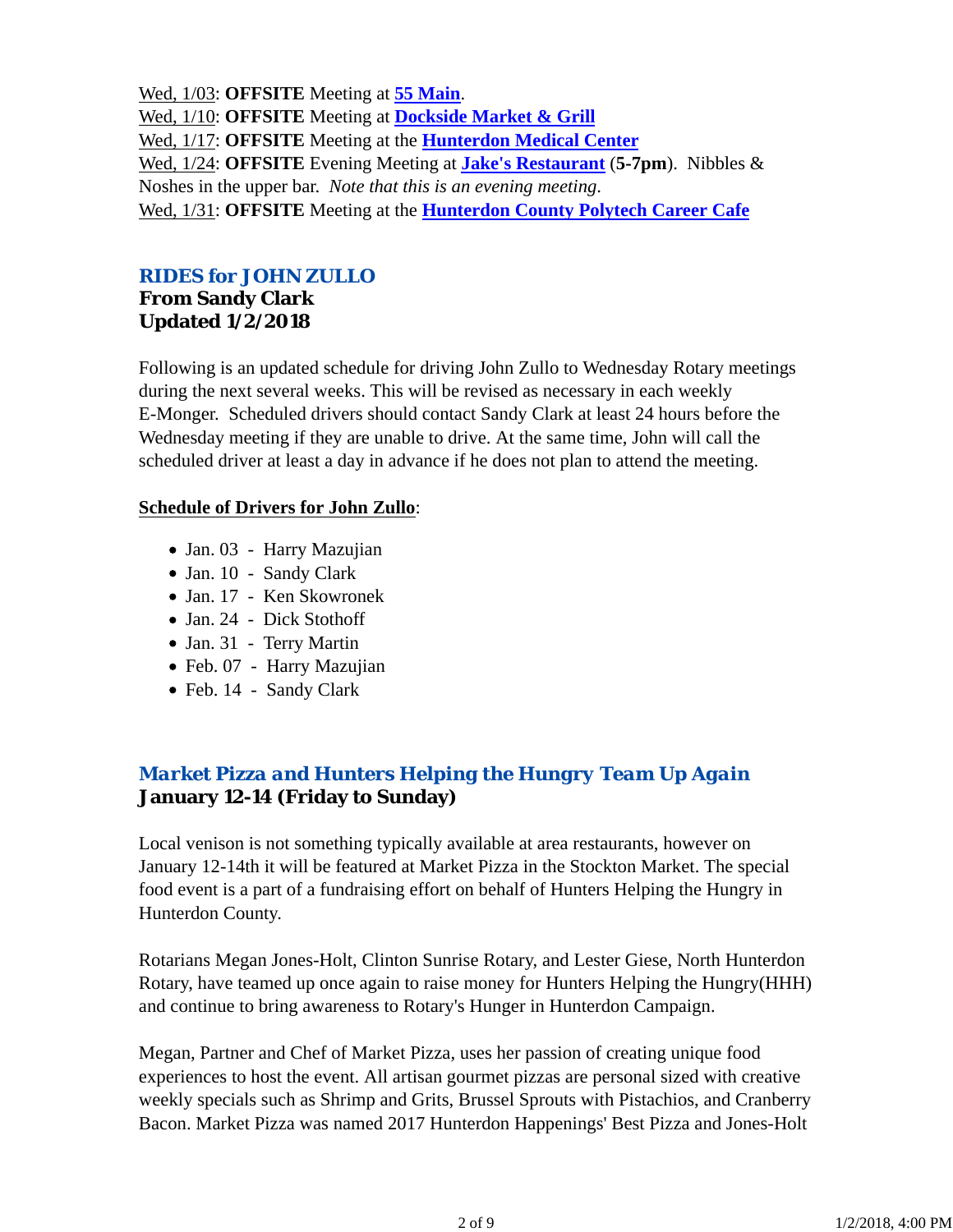was just nominated by Edible Jersey www.ediblejersey.ediblecommunities.com Local Heroes for Food Artisan.

Les, is an originating member of the 501c3 non profit organization formed in 1997. Area hunters donate their deer to select NJ State Health Department inspected HHH partner butchers. The meat is then distributed through NORWESCAP. All money raised goes towards the processing of the venison, with over 1.6 Million meals donated to date.

The venison that will be used has been donated by Mark Charbonneau, board member and processed by Game Butchers on Route 31 in Lebanon. The meat and event has been approved by the New Jersey Division of Fish and Wildlife, the State of NJ Health Department and the Hunterdon County Health Department.

For each venison pizza purchased, proceeds will go to the Hunters Helping the Hungry organization.

Market Pizza is located in the Stockton Market at 19 Bridge Street Stockton, NJ. For more information on the event go to www.facebook/marketpizza

### *NEW MEMBER* **Jeffrey Moore**

The Membership Committee, Board and Club have approved **Jeff Moore** for membership in the Rotary Club of Flemington. Jeff was proposed by Joe Ziegler. He will have the classification of "**Education - Secondary**". Jeff is the Superintendent for the Hunterdon Central Regional High School. He resides in Delran, NJ.

Jeff has completed his new member orientation and his official induction into the club is currently being coordinated.



### *Find us on Facebook*

Click the image to the left to connect with the Rotary Club of Flemington, NJ on Facebook.



### *The Flemington Rotary MEMBER DIRECTORY Is Updated on the Website*

A PDF copy of the Club Directory kept on the club website, located on the password protected "**Members Only**" page. To access this, simply goto **www.FlemingtonRotaryNJ.org** and click on "Members

Only" in the upper left. The page is password protected. If you do not have the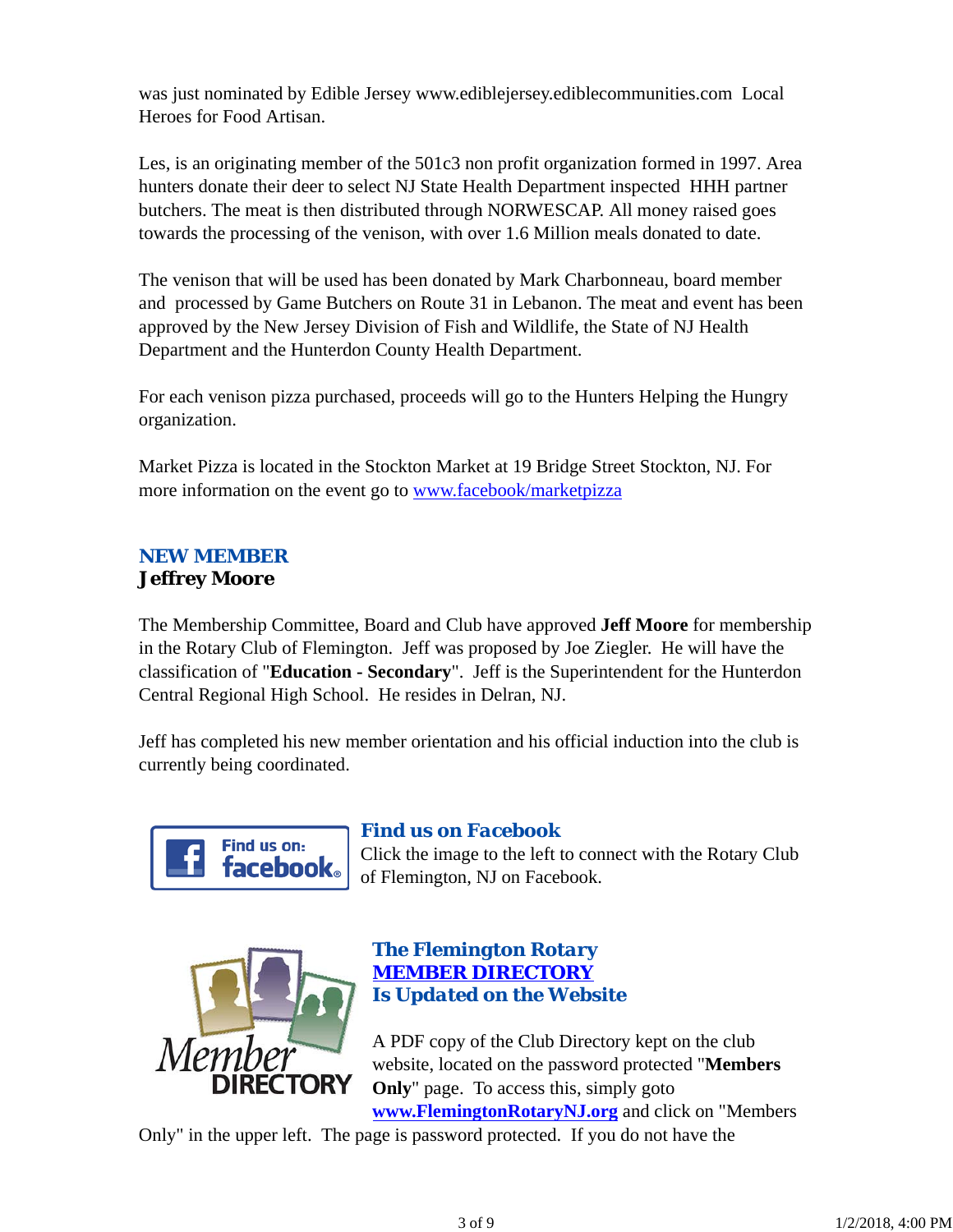password, simply email us and request it.

If you see any updates that need to be made (a change of address, email, phone number, something is not listed correctly, etc.), please email Sandy Clark and request any changes to be made. **Click Here** to generate an email to Sandy.



### *SPEAKERS & PROGRAMS BEING SOUGHT*

Mick Schaible is looking for some ideas for upcoming meeting programs and speakers. If you have any leads, please pass them onto Mick, who will follow-up to schedule the speaker.

**Click here** to generate an email directly to Mick.



# *HUNTERDON COUNTY CHAMBER OF COMMERCE*

As you know, the Rotary Club of Flemington is a member of the H.C. Chamber of Commerce. This enables all Rotarians the ability to attend a Chamber function as a "member". If someone asks you what your business is, you would explain that you are a member representing the Rotary Club of Flemington. **Click Here** to visit the Chamber website for a listing of upcoming events.

### *ROTARY DISTRICT 7510 NEWS*

**Click Here** to read the current news from our Rotary District 7510.

### *UPCOMING DATES TO NOTE:*

January 2018: \*\***Refer to the Article Above for the list of Off-Site Meetings during the month of January 2018**.

Wed, 2/07: TBA. Wed, 2/14: TBA. Wed, 2/21: TBA. Wed, 2/28: TBA.

**Next RCOF Board Meeting:** Wed, 1/17 at 5:30 PM (Usually the 3<sup>rd</sup> Wed). Next Membership Meeting: Wed, 1/10 at 1:30 PM (Usually the 2<sup>nd</sup> Wed).

**Upcoming RCOF Club Events, Fundraisers, Fellowship Events, Etc**.:

TBA: Hunterdon County Rotary Soup Cook-Off 9/29 (Sat): Flemington Rotary BeerFest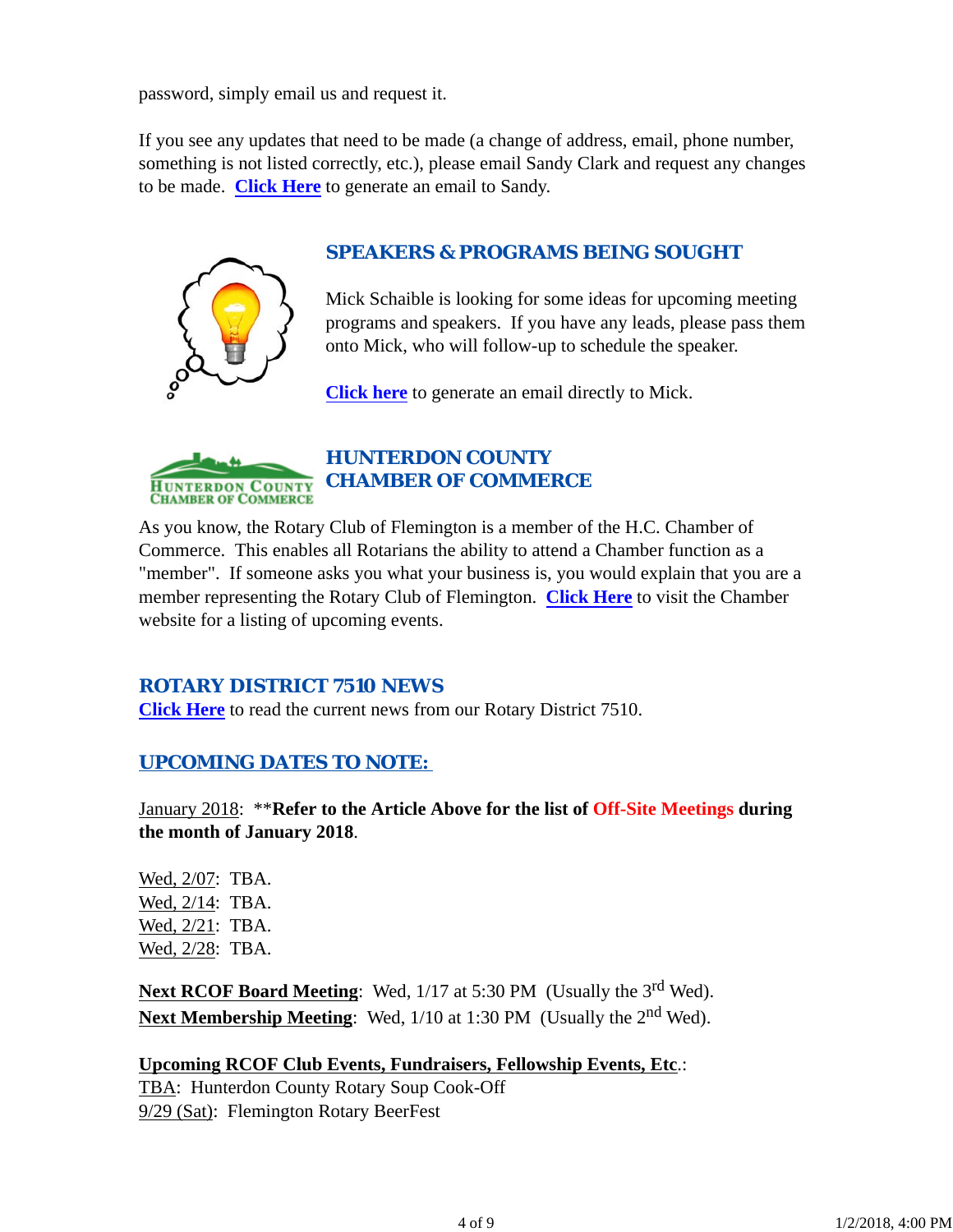#### **Rotary District 7510 Events & Functions:**

To Be Announced.

### *COMMITTEE LIST:*

**Click Here** to download the listing of all current Club Committee's and its members.

### *"MEMBERS ONLY" WEBSITE:*

### **Click Here for the Members Only section of the website to find:**

- 1) The "Membership Proposal Form" to propose a new member.
- 2) New Member Information.
- 3) An Online Copy of the Club Membership Directory.
- 4) A Link to All Photos Albums of the Club.

### *ROTARY WEBSITE LINKS:*

Rotary International: **www.Rotary.org** Rotary District 7510: **www.RotaryNJ.org**

### *NEARBY ROTARY CLUB MEETINGS:*

As A Rotarian, you are Welcome to attend a Rotary Club meeting anywhere in the world. Click here for the Rotary Club Locator App. Or see below for some local meetings:

#### Mondays

**Lambertville/New Hope** (6:30 pm) - Lambertville Station Restaurant; 11 Bridge Street, Lambertville NJ 08530

**Piscataway** (12:15 pm) - Radisson Hotel; 21 Kingsbridge Road, Piscataway, NJ 08854

### Tuesdays

**Whitehouse** (12:15 pm) - Max's 22; 456 Route 22 West, Whitehouse Station, NJ 08889 **Princeton** (12:15 pm) - The Nassau Club; 6 Mercer Street, Princeton, NJ 08540 **Bridgewater-Bound Brook** (12:15 pm) - Arbor Glenn; 100 Monroe St, Bridgewater 08807

### Wednesdays

**Branchburg Township** (7:30 am): Stoney Brook Grille; 1285 Route 28, North Branch, NJ 08876

**Flemington** (12:15pm): Copper Hill Country Club; 100 Copper Hill Road, Ringoes, NJ 08851

**Hillsborough Township** (6:15 pm): Pheasant's Landing; 311 Amwell Road (Rt. 514), Hillsborough, NJ 08844

### Thursdays

**Clinton Sunrise** (7:30 am): Clinton Fire Department; New Street, Clinton, NJ 08809 **Somerville/Bridgewater** (12:15 pm): Bridgewater Manor; 1251 US Highway 202/206, Bridgewater, NJ 08807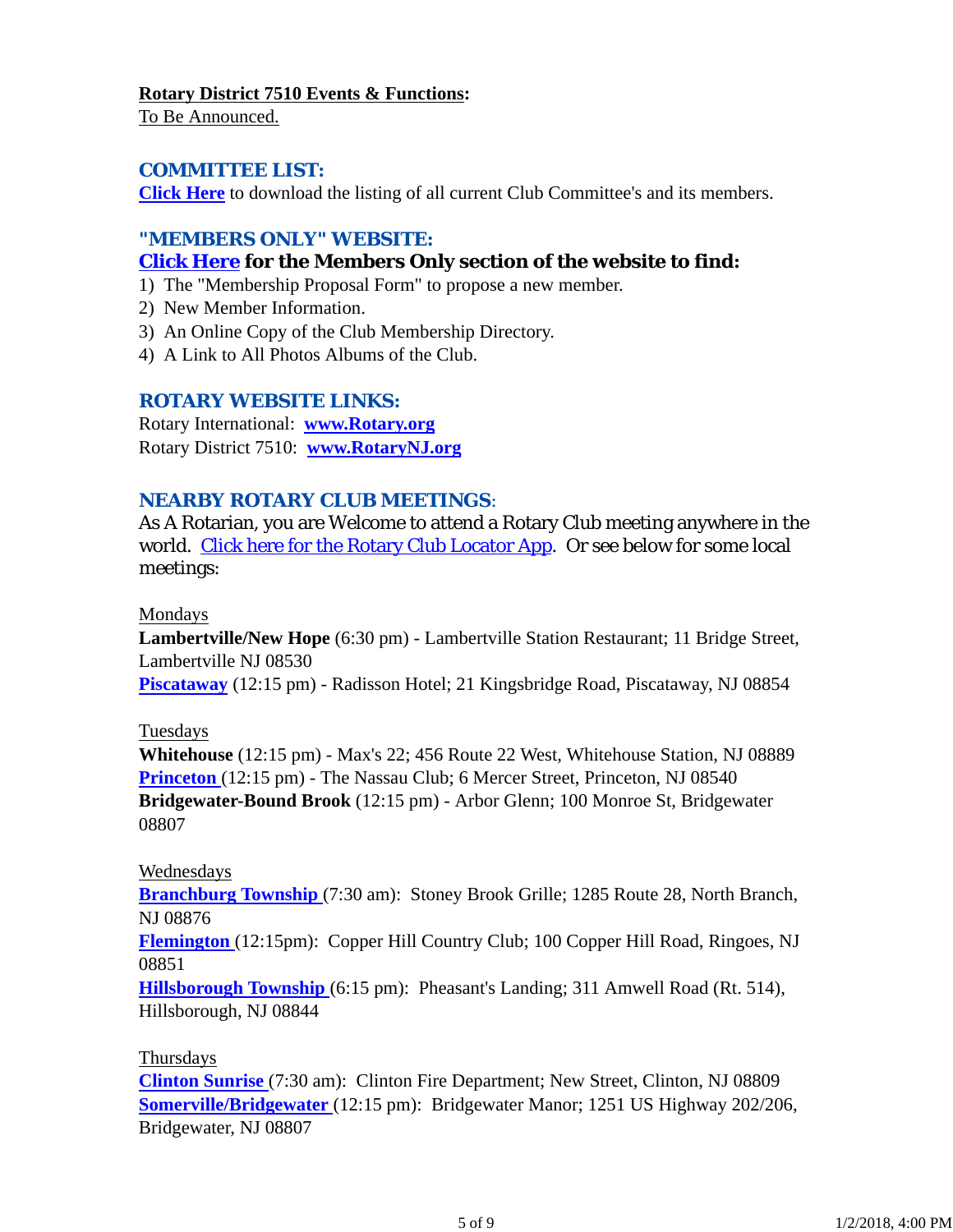**Trenton** (12:15 pm): Freddie's Tavern; 12 Railroad Avenue, West Trenton, NJ 08628

Fridays

**North Hunterdon** (12:15 pm): Beaver Brook County Club; 25 County Club Drive, Annandale, NJ 08801

Princeton Corridor (12:15pm): Hyatt Regency; 102 Carnegie Center, Rt. 1 North, Princeton, NJ 08540

### eClub

**Rotary eClub of Hunterdon Horizon**: View website for meetings or online makeups.

# RI President's Call for Action in **2017-2018**: **"Rotary: Making a Difference" Rotary Club of Flemington - Our 94th Year**

Founded October 3, 1923 \* Charter #1529 \* District 7510

| Club President                                                                                      | <b>Kim Metz</b>                                                                          |  |
|-----------------------------------------------------------------------------------------------------|------------------------------------------------------------------------------------------|--|
| President-Elect                                                                                     | **Open**                                                                                 |  |
| Secretary                                                                                           | <b>Kyle Fogarty</b>                                                                      |  |
| Treasurer, General                                                                                  | <b>Nik Kritharis</b>                                                                     |  |
| Treasurer, Lunch                                                                                    | <b>Ken Skowronek</b>                                                                     |  |
| <b>Board Member</b>                                                                                 | <b>D.J. Wright</b> (immediate Past-President)                                            |  |
| <b>Board Member</b>                                                                                 | <b>Sandy Clark</b>                                                                       |  |
| <b>Board Member</b>                                                                                 | <b>Joe Ziegler</b>                                                                       |  |
| Sergeant-at-Arms                                                                                    | <b>Ann del Campo</b>                                                                     |  |
| R.I. President                                                                                      | Ian H.S. Riseley (Sandringham, Victoria,<br>Australia)                                   |  |
| District Governor (DG)                                                                              | <b>Bob Zeglarski</b> (Roselle-Rosselle Park)                                             |  |
| District Governor Elect (DGE)                                                                       | <b>John Shockley</b> (Hillsborough)                                                      |  |
| District Governor Nomimee (DGN)                                                                     | <b>Ann Walko</b> (Watchung-Warren)                                                       |  |
| <b>Assistant District Governor (ADG)</b><br>$\alpha$ in $\alpha$ in $\alpha$ is the set of $\alpha$ | <b>Albert Varga</b> (Lambertville-New Hope)<br>$\sim$<br>$TT'H \cap \bigcup_{i=1}^n I_i$ |  |

Club Meetings: **Wednesday, 12:15 pm, Copper Hill Country Club** 100 Copper Hill Road, Ringoes 08551



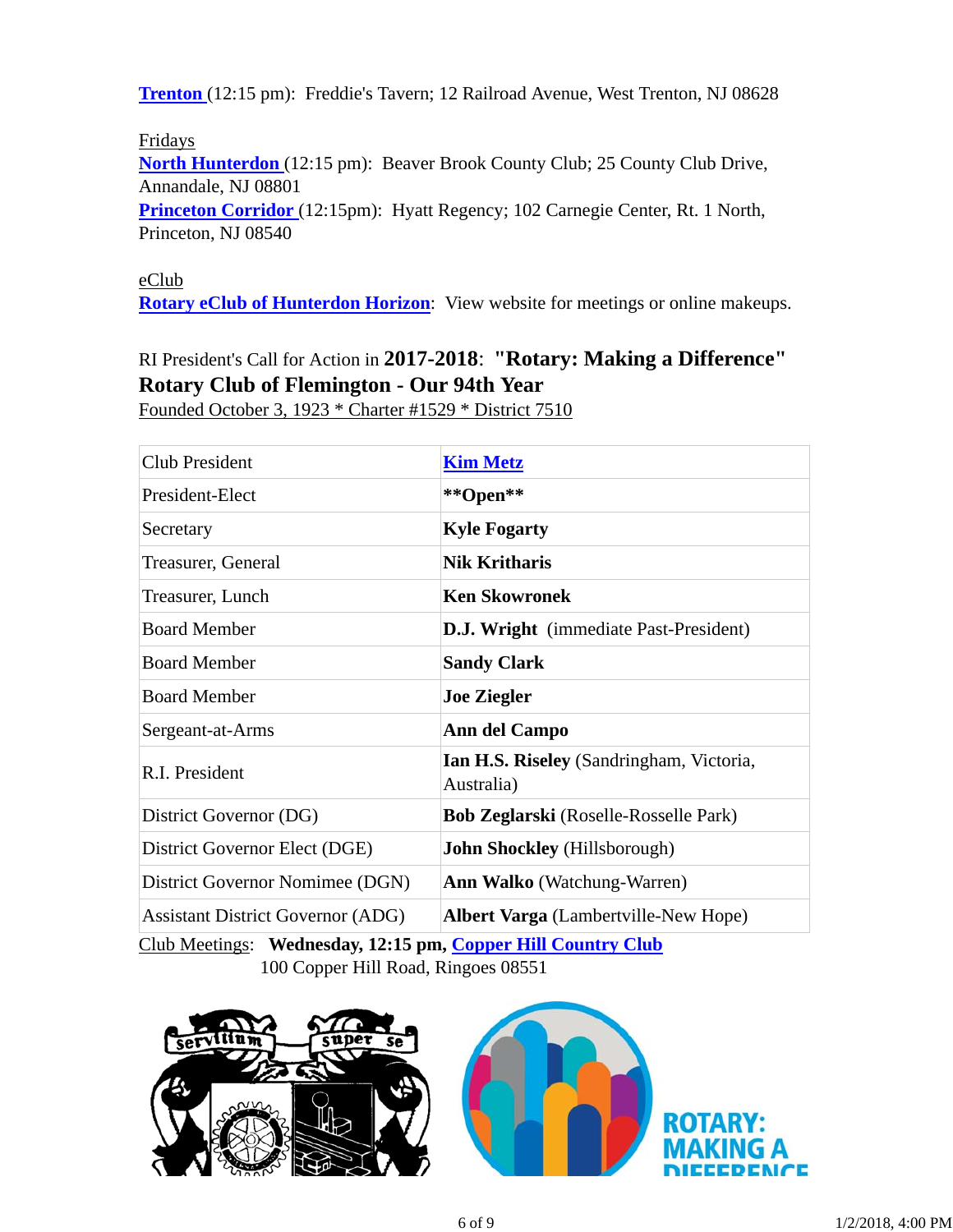

**MISSION STATEMENT:** The mission of Rotary International is to assist and guide Rotarians and Rotary clubs to accomplish the Object of Rotary to ensure Rotary's continuing relevance and to help build a better world, emphasizing service activities by individuals and groups that enhance the quality of life and human dignity, encouraging high ethical standards, and creating greater understanding among all people to advance the search for peace in the world.

*THE OBJECT OF ROTARY*: The object of Rotary is to encourage and foster the ideal of service as a basis of worthy enterprise and, in particular, to encourage and foster:

**1st**: The development of acquaintance as an opportunity for service;

**2nd**: High ethical standards in business and professions, the recognition of the worthiness of all useful occupations, and the dignifying of each Rotarian's occupation as an opportunity to serve society;

**3rd**: The application of the ideal of service in each Rotarian's personal, business and community life;

**4th**: The advancement of international understanding, goodwill, and peace through a world fellowship of business and professional persons united in the ideal of service.

**THE 4-WAY TEST:** "Of the things we think, say or do:

**1st**: Is it the Truth?

- 2<sup>nd</sup>: Is it Fair to all concerned?
- **3rd**: Will it build goodwill and better friendships?
- **4th**: Will it be beneficial to all concerned?"

#### *ROTARY's AVENUE'S OF SERVICE*:

**1)** Through **Club Service**, we have fun, build lasting friendships, and make sure that our club runs well.

**2)** Through **Vocational Service**, we volunteer our professional skills to serve others and promote integrity in everything we do.

**3)** Through **Community Service**, we address local needs and work with our community to bring lasting improvements.

**4)** Through **International Service**, we meet humanitarian needs around the globe and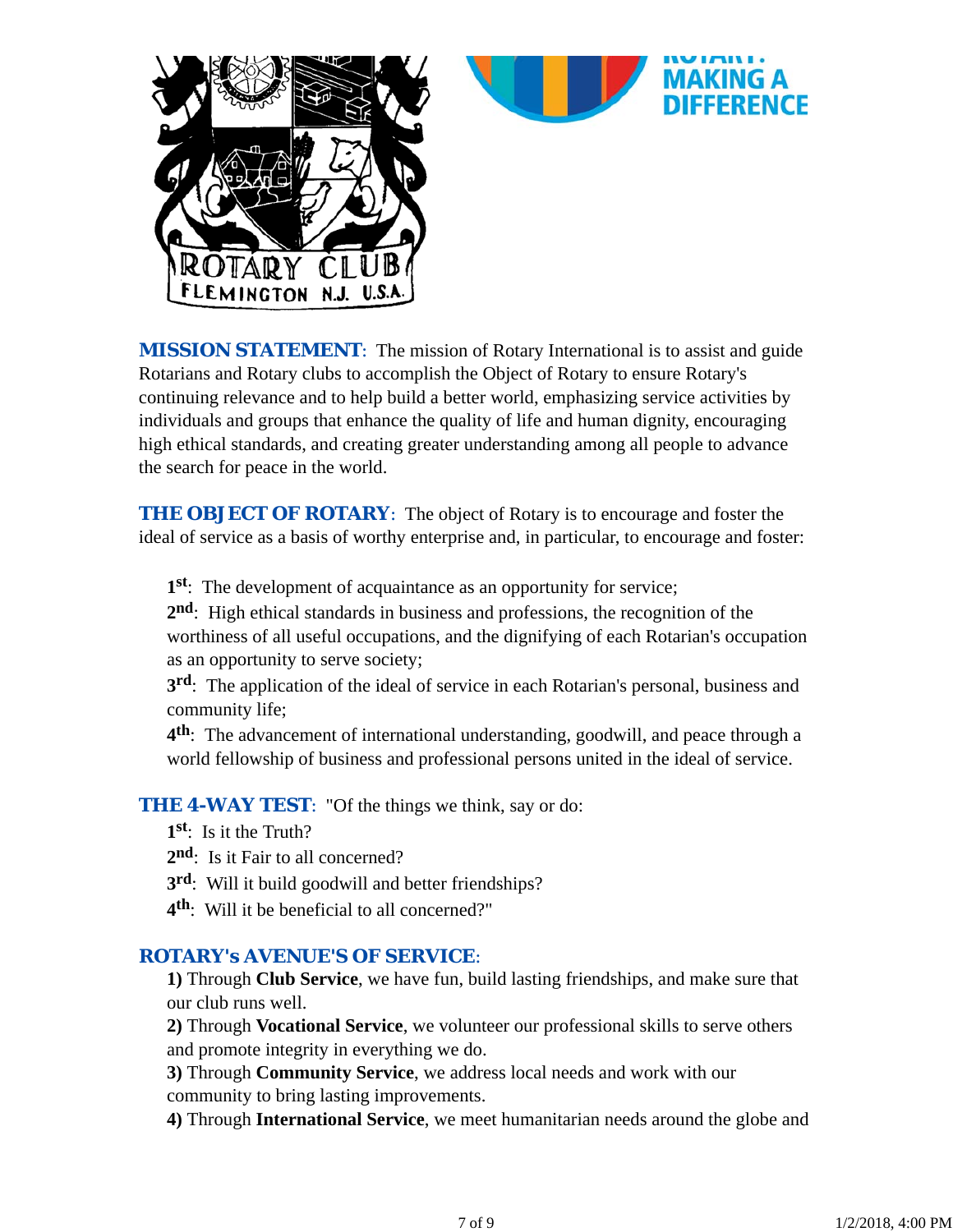promote world understanding and peace.

**5)** Through **Youth Service**, we work with young people to help them become the next generation of leaders, visionaries, and peacemakers.

| <b>Rotarian</b>                   | <b>Member Since</b> | <b>Classification</b>             |
|-----------------------------------|---------------------|-----------------------------------|
| Bohler, Herbert C. (Herb)         | 1977                | <b>Specialty Advertising</b>      |
| Boynton, Adam                     | 2016                | <b>Church / Social Services</b>   |
| Chittenden, Robert L. (Bob)       | 2003                | M.E.F.P. Consulting Engineering   |
| Clark, Arthur L. (Sandy)          | 1987                | Printing                          |
| Davidson, James G. (Jim)          | 2002                | <b>Rubber Products</b>            |
| del Campo, Ann                    | 2016                | <b>Scientist &amp; Farmer</b>     |
| Ferrari, Frederick J. (Fred)      | 1964                | Orthodontia                       |
| Fisher, Charles H. (Charlie)      | 1961                | <b>Funeral Services</b>           |
| Fisher, Thomas H. (Tom)           | 2012                | Property & Casualty Insurance     |
| Fogarty, Kyle M.                  | 2017                | <b>Financial Advisor</b>          |
| Harrison, Jeffrey (Jeff)          | 1996                | Psychotherapy                     |
| <b>Hyatt, Frederic D. (Fred)</b>  | 2017                | <b>Retired - Aerospace</b>        |
| Kamnitsis, Christopher P. (Chris) | 2001                | <b>Financial Planning</b>         |
| Kritharis, Nikolaos (Nik)         | 2016                | Dentistry                         |
| Liebross, Ira                     | 1997                | <b>Family Medicine</b>            |
| Loew, Darren                      | 2002                | Orthodontics                      |
| Martin, Teresa (Terry)            | 1993                | Solid Waste/Recycling             |
| Mazujian, Harry                   | 2004                | Clergy                            |
| McWilliams, Nancy                 | 1992                | Psychotherapy                     |
| Metz, Kim                         | 2007                | <b>Technical Education</b>        |
| Muller, George D.                 | 1964                | <b>Cut Glass Manufacturing</b>    |
| Newland, Robert D. (Bob)          | 1998                | Insurance                         |
| Ownes, Terry M.                   | 1987                | <b>Floor Covering</b>             |
| Phelan, Christopher J. (Chris)    | 2009                | <b>Chamber Of Commerce</b>        |
| Randolph, R. Wayne                | 1982                | <b>Veterinary Medicine</b>        |
| Ruberto, Johanna S.               | 2016                | <b>High School Administration</b> |
| Schaible, R. Michael (Mick)       | 1998                | <b>Appraisal Services</b>         |
| Skowronek, Kenneth J. (Ken)       | 1994                | <b>Family Law</b>                 |
| Sollner, Richard F. (Dick)        | 1962                | Air Transportation                |
| Stothoff, Richard H. (Dick)       | 1966                | <b>Sanitary Engineering</b>       |
| Widico, Karen A.                  | 1997                | <b>Public Health Services</b>     |
| Williams, Gwen                    | 1991                | Purchasing/Manufacturing          |
| Wise, Robert (Bob)                | 1992                | <b>Hospital Administration</b>    |

**2017-2018 CLUB MEMBER ROSTER Rotary Club of Flemington, NJ**

Current Number of Members: 37